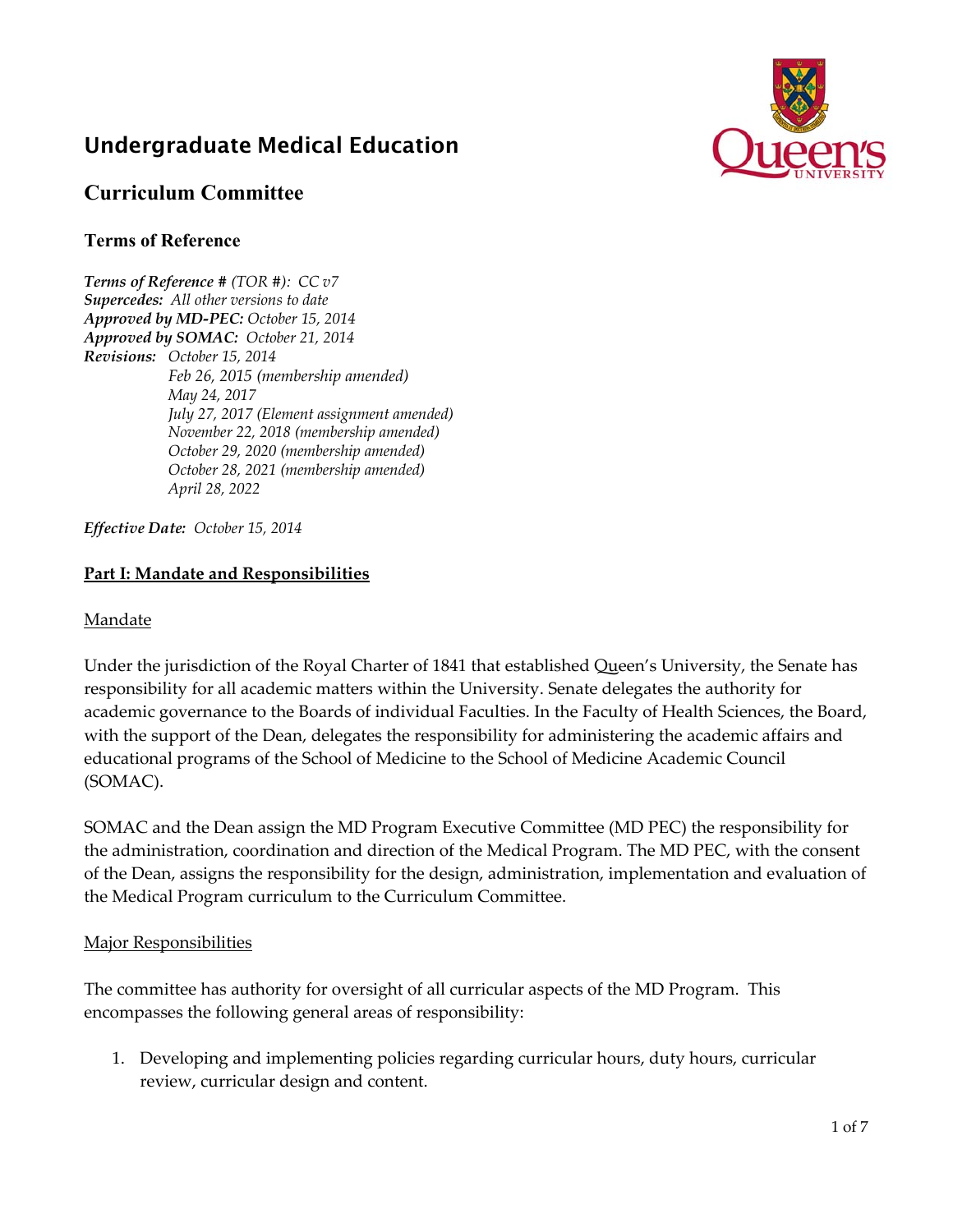- 2. Establishing curricular content and design, including undergraduate program curricular objectives.
- 3. Overseeing curricular implementation and ongoing management. Managing the ongoing evaluation and revision of the curricular content.
- 4. Preparing and revising role descriptions and activity expectations for Year Directors, Course Directors, Discipline Leads and Integrated Role Leads.
- 5. Ensuring the School's compliance with specific elements of accreditation standards  $6 9$ inclusive. The Curriculum Committee has primary responsibility for some of the elements and delegates authority for specific elements to its subcommittees as outlined in Appendix A.
- 6. Providing content material for accreditation reports as evidence to support the School of Medicine's compliance with the above accreditation standards.

### Specific Functions

- 1. Development of Policy: The Curriculum Committee develops policies that direct the curriculum. Such policies include those supporting the curricular framework, curricular hours, duty hours, curricular content and workload, curricular review and new learning within the curriculum.
- 2. Establishment of Curricular Goals. The Curriculum Committee is responsible for the establishment and continuing review of overall curricular goals, competencies and educational objectives.
- 3. Curricular Design and Content. The Curriculum Committee is responsible for the design and structure of the curriculum so that it meets the School of Medicine's established Curricular Goals and Competency Objectives and so that it allows for the appropriate coordination of objectives, content and progression of learning. The Curriculum Committee approves the Academic Calendar. It monitors the content and workload of courses and establishes degree requirements. It sets standards for the curriculum regarding depth and breadth of knowledge, currency and relevance of content, and the extent of redundancy needed to reinforce the learning of complex topics.
- 4. Managing the Ongoing Evaluation and Revision of the Curricular Content: The Curriculum Committee reviews the curriculum as a whole. Individual courses and clerkship rotations are reviewed by the CFRC.
- 5. Curricular Administration. The Curriculum Committee is responsible for establishing an appropriate faculty and administrative leadership structure to ensure that all curricular goals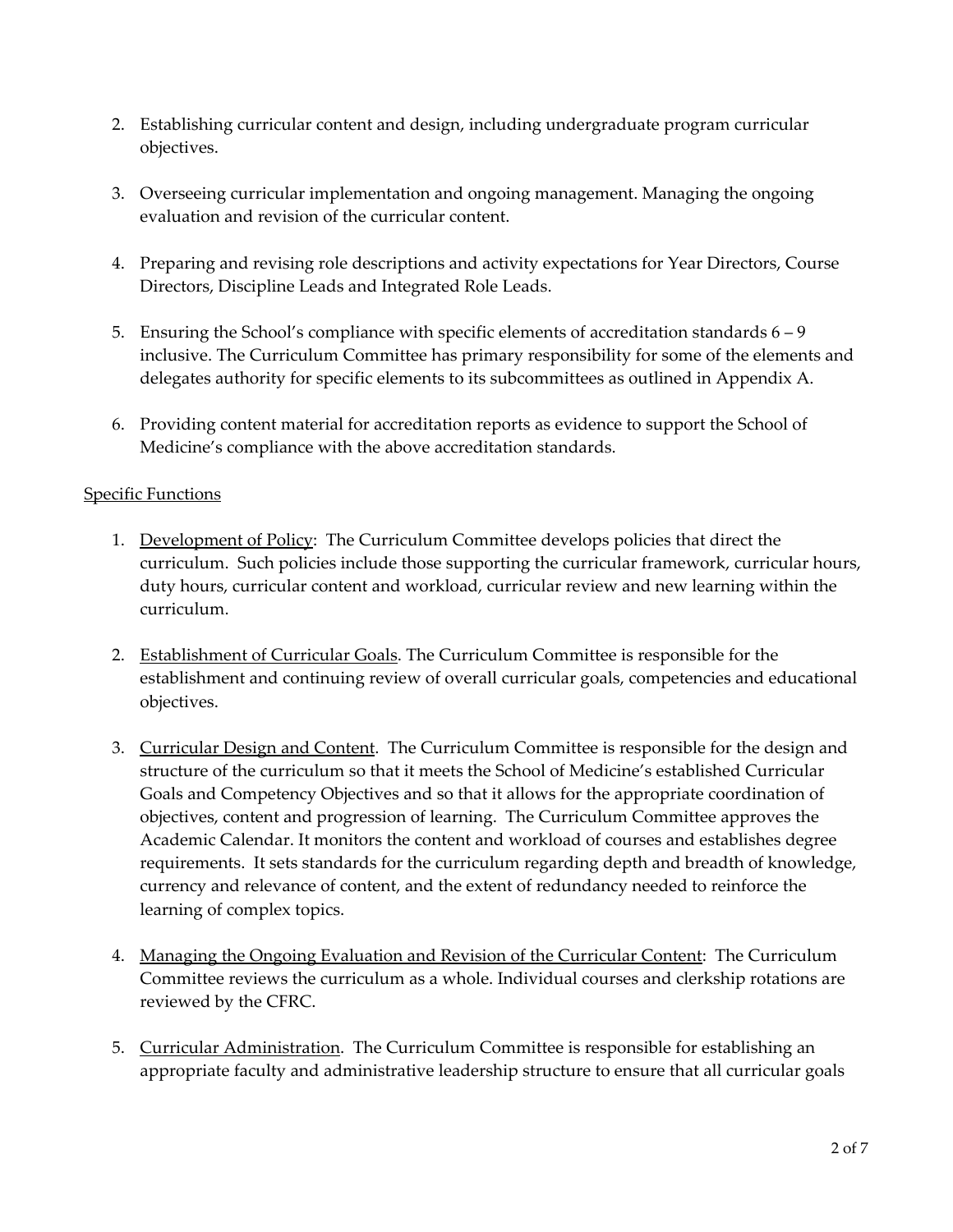are met.

- 6. Faculty Communication and Education. The Curriculum Committee is responsible for ensuring that all teaching and administrative faculty are aware of their responsibilities and of the School's curricular policies and objectives. It is also responsible for ensuring that faculty members are provided with development opportunities.
- 7. The Curriculum Committee establishes and oversees the activity of subcommittees to carry out specific aspects of its functions. These include, but are not necessarily limited to:
	- Student Assessment Committee
	- Teaching, Learning and Integration Committee
	- Course and Faculty Review Committee
	- Program Evaluation Committee
	- Clerkship Committee

# **Part II: Membership and Chair**

### **Membership**

*Ex‐officio members* Committee members will not represent two positions

Associate Dean, Undergraduate Medical Education Assistant Dean, Curriculum Assistant Dean, Academic Affairs and Programmatic Quality Assurance Pre‐clerkship Director (or delegate) Clinical Clerkship Director (or delegate) Deputy Clinical Clerkship Director (or delegate) Clerkship Curricular Courses Director (or delegate) Clinical Skills Director (or delegate) Chair, TALC (or delegate) Chair, CFRC (or delegate) Director, Intrinsic Roles (or delegate) Educational Developer (or delegate) Assessment & Evaluation Consultant (or delegate) Aesculapian Society representative (or delegate) and Clerkship Class Councils representative (or delegate) ‐ these two representatives share one vote

### *Appointed Members*

In addition, the committee will be augmented by the following members, who will be nominated by the standing members and appointed by the MD Program Executive Committee. In making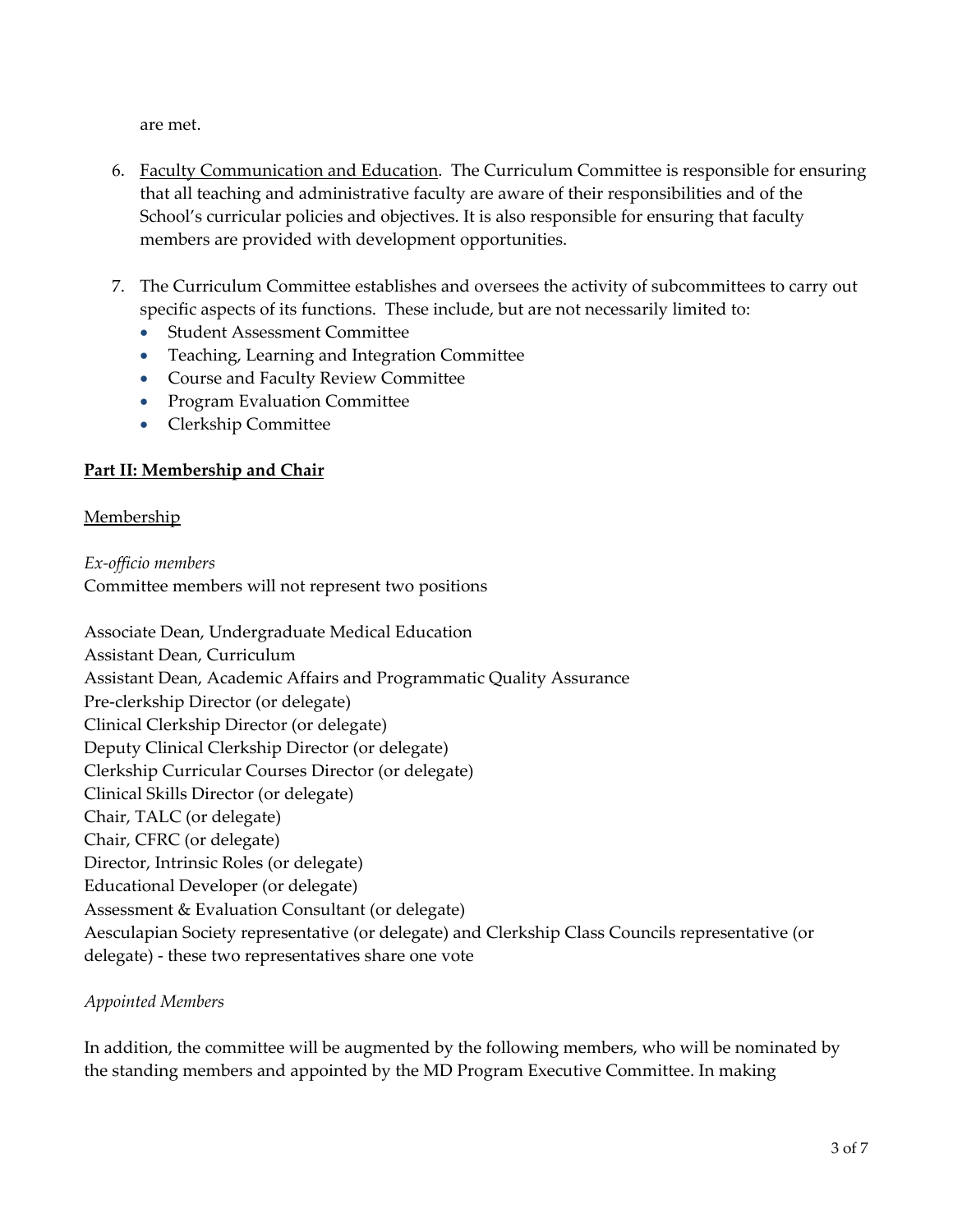appointments, the MD Program Executive Committee will strive to achieve appropriate diversity representation.

Member of the Department of Biomedical and Molecular Sciences Member of the Department of Family Medicine Student Affairs Representative Regional Representative Clinical Foundations Course Director Clerkship Course Director Humanities Lead

### Responsibilities of Members

All members will participate actively in the committee by:

- Reviewing all pre-circulated material
- Attending at least 70% of the meetings
- Participating in working groups, as required
- Communicating committee activities and decisions as appropriate

#### Term of Membership

Ex‐officio members will normally serve for as long as they hold the position.

Appointed members will normally serve a three‐year term, that is renewable once.

#### Chair

One of the *ex‐officio* members will be appointed by the MD PEC to act as Chair, normally for a two‐year term that is renewable

Duties of the Chair:

- 1. To chair all Curriculum Committee meetings
- 2. To be responsible for the development and approval of meeting minutes
- 3. To develop agenda for all meetings
- 4. To monitor follow‐up of all committee decisions
- 5. To orient new committee members

#### **Part III: Meeting Procedures**

#### Frequency and Duration of Meetings

Meetings will be held monthly during the academic year and otherwise at the call of the Chair.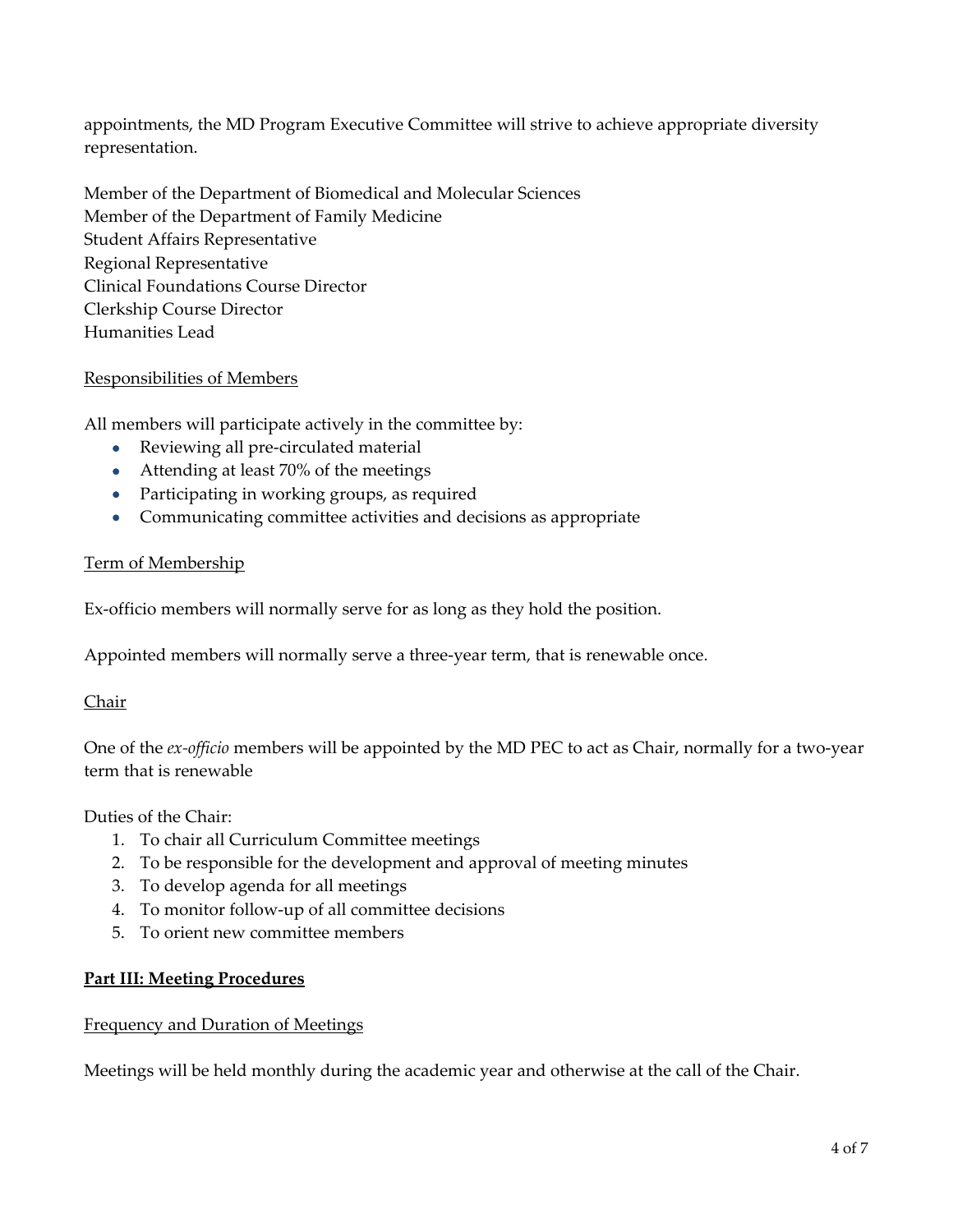### Quorum

Quorum for the purpose of approving minutes or passing motions will be 50% plus one of all voting members, either present in person or via teleconference.

Meetings may be held in the absence of a quorum, but no decisions will be made.

### Conflict of Interest

Members are expected to declare a conflict of interest if their real or perceived personal interests might be seen to influence their ability to assess any matter before the committee objectively. They can do so either by personal declaration at the beginning of a meeting or in writing to the Chair. They will be excused from any discussions regarding the matter in question. The declaration and absences will be recorded in the minutes.

### Decision‐Making

Decisions that establish program policy changes or directions to subcommittees or faculty members will be discussed in the context of specific motions, passed by a majority vote of members and recorded in the minutes. The Chair will aim to build consensus, if possible (see Appendix B), but the final decision will be made by voting. Votes may be conducted electronically, if necessary.

### **Part IV: Administrative Support & Communication**

### Administrative Support

The Secretary will be a member of the Staff of the Undergraduate Medical Education Office, appointed by a Manager.

### Agendas & Minutes

- Agendas and minutes of committee meetings are to be distributed to the committee members by the recording secretary.
- Minutes are normally distributed electronically to all members within one month of meetings.
- Minutes will be uploaded to the Committee's community on Elentra.
- Curricular changes listed in the minutes are to be communicated to relevant parties in accordance with the Use, Revision and Dissemination of UGME Competency Framework Policy (CC‐11) and Procedure (CC‐11P).

### Reporting Relationship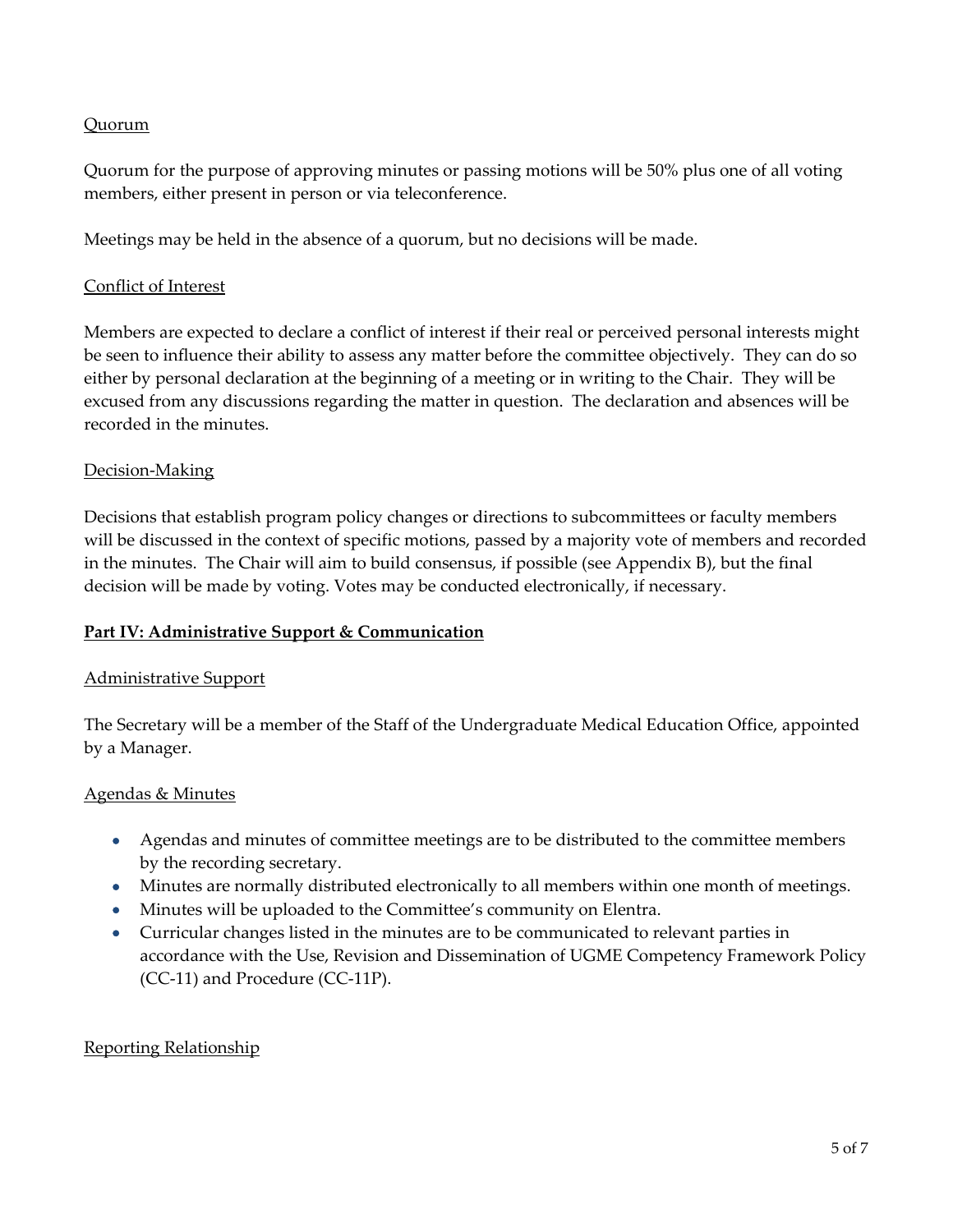The Curriculum Committee reports its decisions and recommendations to the MD Program Executive Committee, which reports to the School of Medicine's Academic Council (SOMAC).

Subcommittees of the Curriculum Committee will report to the Curriculum Committee at least once per academic year. Subcommittees' reports will comprise the major topic of discussion at meetings and will be accompanied by a written submission to be prepared and distributed in advance of the meetings.

# **Part V: Evaluation**

These terms of reference will be reviewed by the Curriculum Committee on an annual basis and as required.

# **Part VI: Policy References**

The School of Medicine's policies are posted to http://meds.queensu.ca/undergraduate/policies

# **Rules of Order**

The School of Medicine's committees follow *Bourinot's Rules of Order*. A summary of *Bourinot's Rules of Order* is available at: http://www.queensu.ca/secretariat/senate/rules‐glance